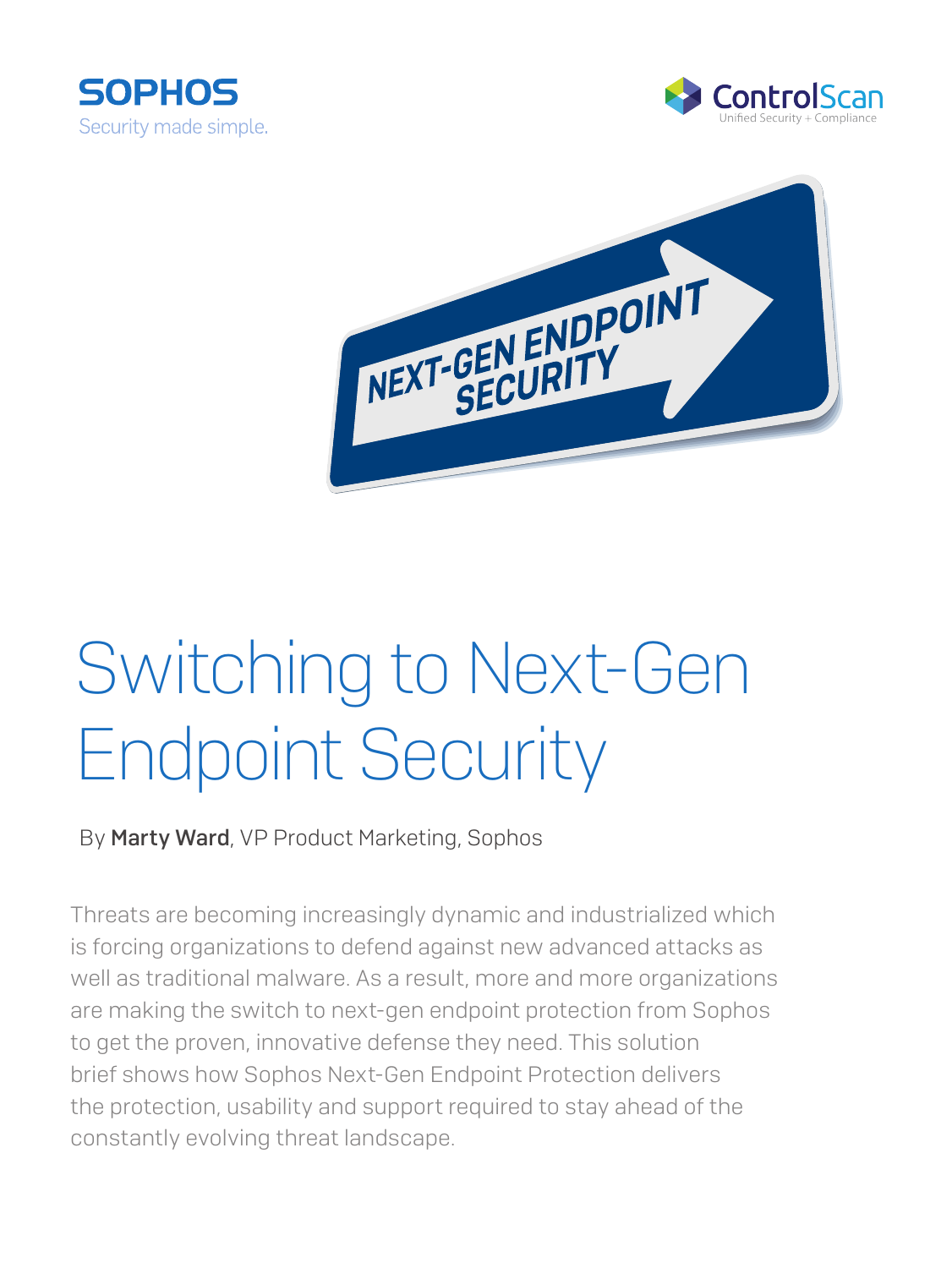# "Smarter, faster hackers cause huge spike in cyber attacks."<sup>1</sup>

Another day, another headline. High profile data breaches. Alarming new statistics. The cyber threat environment is more dynamic than ever. Information from the Verizon 2015 Data Breach Investigations Report<sup>2</sup> paints a disturbing picture of a threat environment that continues to grow in terms of the volume of attacks as well as their speed and sophistication.

- In 2014, there was a 26% increase in security incidents and a massive 55% increase in confirmed data losses.
- In 60% of cases, attackers are able to compromise an organization within minutes.
- 70 to 90% of malware samples are unique to a single organization.

In addition, both public and boardroom awareness of cyber threats has continued to grow. Again, from the Verizon report: "The New York Times [devoted] more than 700 articles related to data breaches, versus fewer than 125 the previous year." Similarly, awareness of cyber threats within organizations is on the rise with both the broader employee population and boardroom executives.

## Increased security spending, with some regrets

With increasing public and boardroom awareness, it shouldn't come as a surprise that organizations continue to increase IT security spending. According to the Ponemon 2015 Global Study on IT Security Spending & Investments<sup>3</sup>, 46% of organizations increased their security spending over the past two years, and 50% expect to increase IT security spending over the next two years.

However, the Ponemon study also raises questions about how well those security investments have been working: "Companies admit they have been disappointed with some of their technology purchases. In the past 2 years, respondents say on average 37% of all investments in enabling security technologies fell below their expectations."

Asked why they regret those security investments, the top five issues cited by organizations in the Ponemon study were categorized into 3 main areas.

- 1. Protection (System Effectiveness)
- 2. Usability (System complexity, Personnel and lack of in-house expertise, Installation costs)
- 3. Support (Vendor Support)

At Sophos, we ask our new endpoint protection customers what prompted them to change endpoint security solutions, and the answers mirror many of the top issues raised in the Ponemon study. Primarily they are frustrated with continued malware outbreaks that got past their previous solution, slow performance, multiple agents, product complexity, poor customer support, and difficulties integrating a wide range of integrated defenses.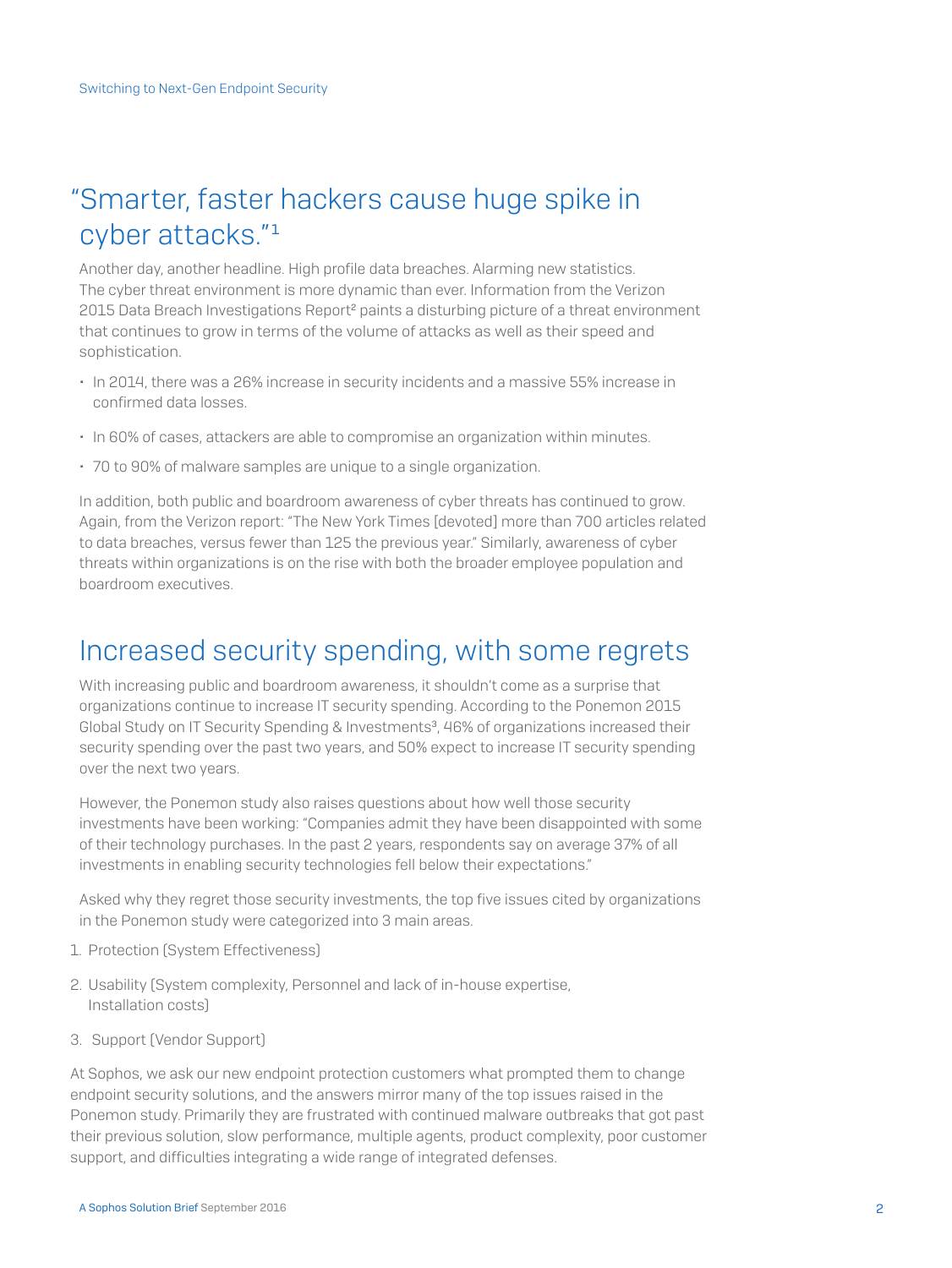# Evolution of threats

The problems arising above are the result of the continued evolution of threats while customers continue to try to defend with legacy endpoint solutions. Traditional endpoint security was built to address viruses, Trojans, and worms whereas threats have advanced to exploiting vulnerabilities, ransomware, and in-memory attacks. There are changes to both the type of threats we see today as well as the targets.

In Figure 1 below we highlight some key trends including the fact that the majority of threats are now unknown, zero-day attacks. They have also moved from simple malware to industrialized attacks which are very coordinated, often including multiple attack techniques and communication mechanisms. Given that traditional endpoint security has done a good job preventing malware, hackers have moved on to compromising credentials in order to move around within systems as a legitimate user or admin. Legacy endpoint security was not designed for this.

| Figure 1. Evolutionary Threat Trends                                                                                                                                               |                                                                                                           |  |  |
|------------------------------------------------------------------------------------------------------------------------------------------------------------------------------------|-----------------------------------------------------------------------------------------------------------|--|--|
| Threats                                                                                                                                                                            | <b>Targets</b>                                                                                            |  |  |
| <b>Known to Unknown</b><br>75% of malware inside an organization is unique to<br>that organization                                                                                 | <b>Large to Small Business</b><br>70% of all organizations reported a compromise in the<br>last 12 months |  |  |
| [Source: Sophos Labs]                                                                                                                                                              | [Source: Sophos Labs]                                                                                     |  |  |
| Simple to Industrialized<br>As Malware-as-a-Service platforms evolve, payloads<br>are being monetized on the Dark Web with the same<br>market pressures we see govern any industry | <b>Volume to Targeted</b><br>Exploit kits cause over 90% of all data breaches                             |  |  |
| (Source: FBI / InfoSec London)                                                                                                                                                     | [Source: NSS Labs]                                                                                        |  |  |
| <b>Malware to Hacking</b><br>63% of data breaches involve stolen credentials                                                                                                       | <b>Everyone to Weakest</b><br>Average time to fix vulnerabilities is 193 days                             |  |  |
| [Source: Verizon DBIR]                                                                                                                                                             | [Source: WhiteHat Security]                                                                               |  |  |

In addition, the targets of the attacks have changed. Rather than going after large enterprises only, hackers have realized that small and medium sized businesses have equally valuable data and often partner with large enterprises, so that data is shared everywhere which makes it easy to move between companies to get the data they want.

Exploit kits, which are "hacking as a service" tools that anyone can use, now account for 90% of all data breaches. They enable hackers to get very targeted in their attacks, pinpointing the demographics they desire in order to maximize effectiveness of their actions. Furthermore, since companies still tend to take half a year to patch known vulnerabilities, hackers are moving their approach from "spray and pray" to focusing on exploiting this lack of diligence.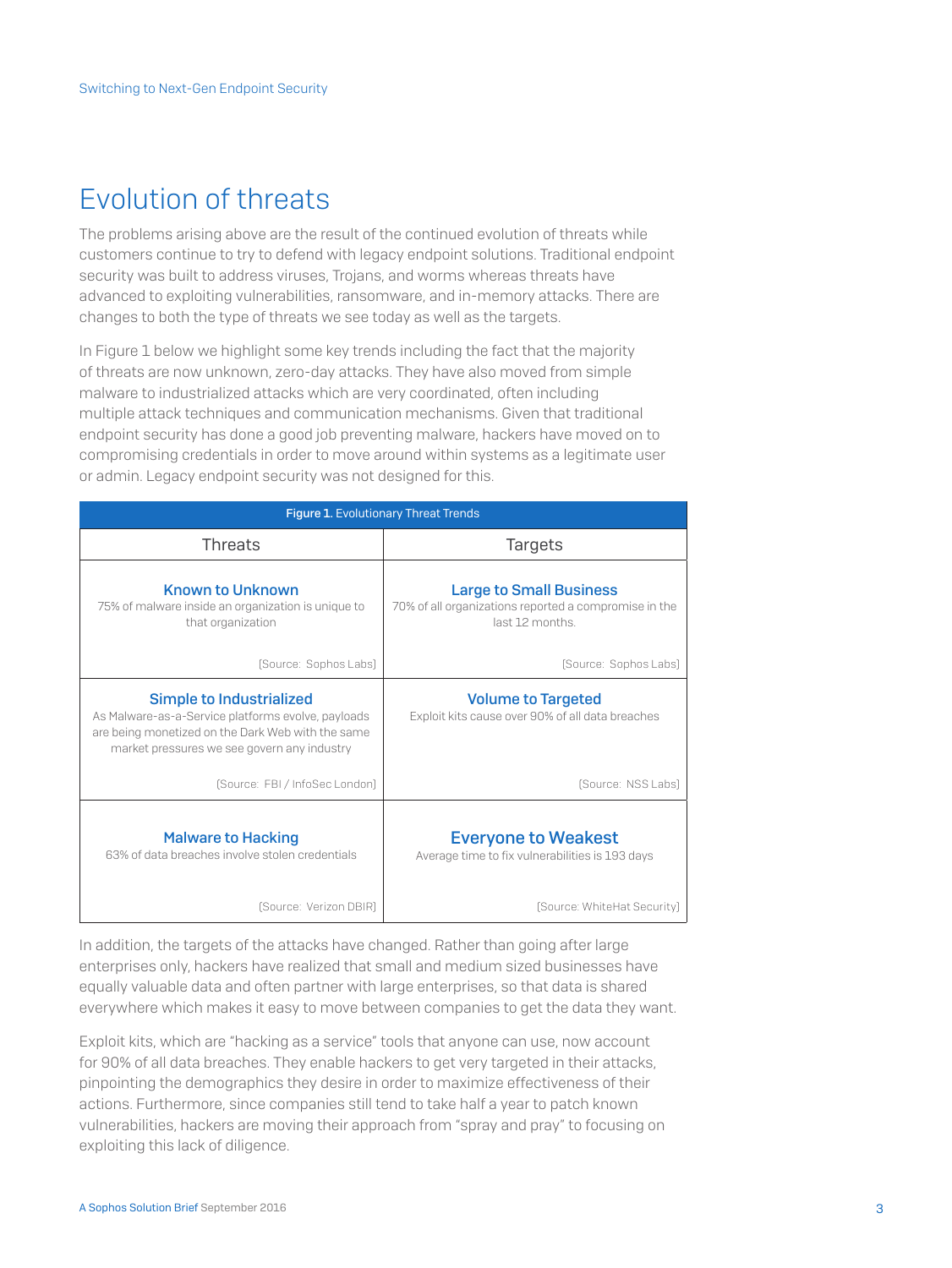# Evolution of Endpoint Security

The good news is the security industry has continued innovating as well. In this multidecade chess match between hackers and vendors, every move is met with a counter move, with each side hoping to leapfrog the other. The security industry has always been fascinated with the concept of a silver bullet, and as such there are more than 1000 security technologies companies in the world today, many of them with a single technology they believe is the solution to all your problems. Unfortunately, we all know that is not the answer.

Just like there are multiple pieces in a chess match, there are multiple technologies required to fully protect your endpoints. The traditional security options listed in Figure 2 like exposure prevention, pre-execution analytics, and file scanning are still necessary ingredients to block all the noise of traditional malware. Chet Wisniewski, Principal Research Scientist at Sophos like to say, "Burning down the haystack makes it a lot easier to find the needle."



That needle is likely to show up in the form of an advanced in-memory attack or exploit, which is why you need run-time detection and prevention as well as exploit detection in your endpoint solution. These advanced (and signature-less) prevention technologies look for exploit techniques and behaviors that will block unknown advanced attacks.

While we believe "defense in depth" is still a good strategy, the silver bullet of security is the integration of these technologies to work as a coordinated security system, one that's even more sophisticated than the advanced attacks targeting businesses these days.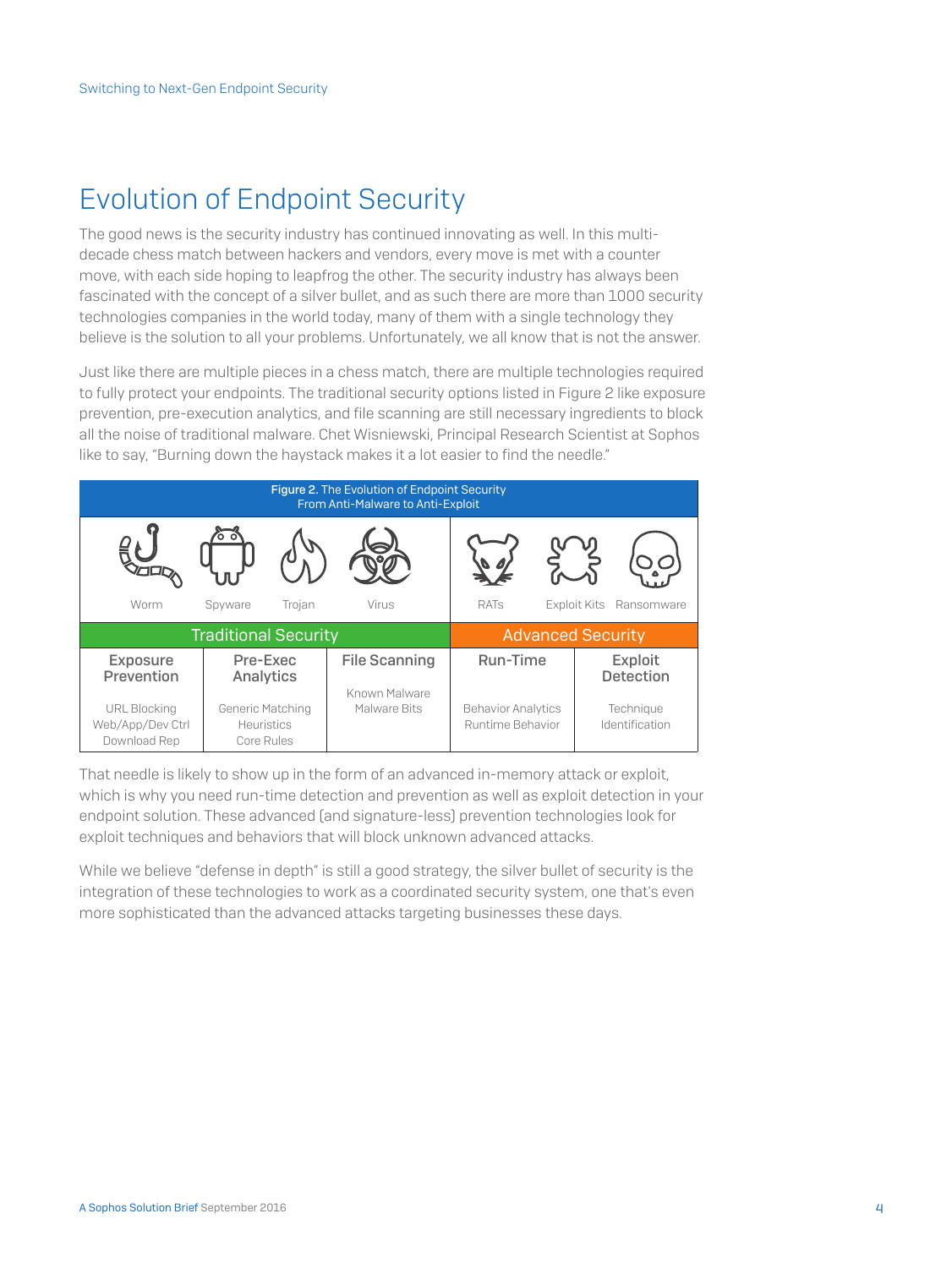# Transforming endpoint protection with Sophos

To make real headway against today's threats, it is essential to invest in the most effective IT security solutions that can be put into use with the staff and expertise available. Sophos Next-Gen Endpoint Protection not only integrates a wide range of advanced security technologies. It is also intelligently designed and backed by world-class support to get them working in your organization.

## Innovative Protection

Sophos combines the latest advanced threat defenses with proven anti-malware technology:

|                                                                                                                                                             | <b>PREVENT</b>                                                                                                                                                                                  | <b>DETECT</b>                                                                                                                                        | <b>RESPOND</b>                                                                                                                                           |
|-------------------------------------------------------------------------------------------------------------------------------------------------------------|-------------------------------------------------------------------------------------------------------------------------------------------------------------------------------------------------|------------------------------------------------------------------------------------------------------------------------------------------------------|----------------------------------------------------------------------------------------------------------------------------------------------------------|
| <b>Before It Reaches</b><br><b>Device</b>                                                                                                                   | Before It Runs on<br><b>Device</b>                                                                                                                                                              | <b>Stop Running</b><br>Threat                                                                                                                        | Investigate and<br>Remove                                                                                                                                |
| <b>Web Security</b><br>Blocks malicious scripts<br>and redirects used to<br>deliver threats.<br><b>Download Reputation</b>                                  | <b>Anti-Malware File Scanning</b><br>Actively runs on an endpoint<br>to identify known malware<br>and suspicious files, then<br>prevents them from being<br>launched.                           | <b>Runtime Behavior</b><br><b>Analysis / HIPS</b><br>Dynamically analyzes<br>the behavior of<br>programs running on the<br>system in order to detect | <b>Automated Malware</b><br>Removal<br>Removes malware<br>from endpoints without<br>admin interaction.<br>only issuing an alert                          |
| Uses multiple variables<br>to warn users about<br>files that, although not<br>confirmed malicious.<br>may not be worthy of<br>trust.                        | <b>Live Protection</b><br>Communicates in real<br>time with SophosLabs<br>to match signatures of<br>suspicious files, query URL                                                                 | and block activity that<br>appears to be malicious.<br><b>Malicious Traffic</b><br><b>Detection (MTD)</b><br>Identifies and alerts                   | if manual attention is<br>required.<br><b>Synchronized Security</b><br>Endpoints and<br>firewall communicate                                             |
| <b>Web Control</b><br>Category-based web<br>filtering enforced on and<br>off the corporate network.                                                         | and download reputation<br>and submit highly suspect<br>files to the Labs for further<br>sandbox analysis.                                                                                      | vou in real time when<br>malware tries to<br>communicate with<br>command and control<br>servers.                                                     | using an advanced<br>Security Heartbeat™<br>to accelerate threat<br>discovery and automate<br>incident response.                                         |
| <b>Device Control (e.g. USB)</b><br>Manages access to<br>removable media and<br>mobile devices and<br>prevents data loss using<br>prebuilt or custom rules. | <b>Pre-execution Behavior</b><br><b>Analysis / HIPS</b><br>Leverages Sophos<br><b>Behavioral Genotype</b><br>Protection to block would-<br>be malicious computer<br>code before it is executed. | <b>CryptoGuard</b><br>Ransomware<br><b>Protection</b><br>Detects the malicious<br>spontaneous encryption<br>of files, stops the attack,              | <b>Root-Cause Analysis</b><br>Traces the history of<br>an attack, from the<br>application used to<br>deliver the attack to the<br>point where the attack |
| <b>Application Control</b><br>Point-and-click blocking<br>of applications by<br>category or name.                                                           | <b>Potentially Unwanted</b><br><b>Application (PUA) Blocking</b><br>Blocks programs that aren't<br>necessarily malicious                                                                        | and then rolls affected<br>files back to their safe<br>states.                                                                                       | was convicted. Also<br>provides remediation<br>advice and best<br>practices guidance.                                                                    |
| <b>Browser Exploit</b><br><b>Prevention</b><br>Identifies and blocks<br>attempts to take                                                                    | but that are generally<br>considered unsuitable for<br>most business networks.                                                                                                                  |                                                                                                                                                      | <b>Sophos Clean</b><br>Deep forensic cleaning<br>for advanced attacks<br>exterminates malware                                                            |
| advantage of exploits<br>that could be used to<br>compromise the web<br>browser.                                                                            | <b>Exploit Prevention</b><br>Identifies and blocks<br>attempts to take advantage<br>of application or operating<br>system vulnerabilities.                                                      |                                                                                                                                                      | including affected<br>remnant files and<br>registry keys.                                                                                                |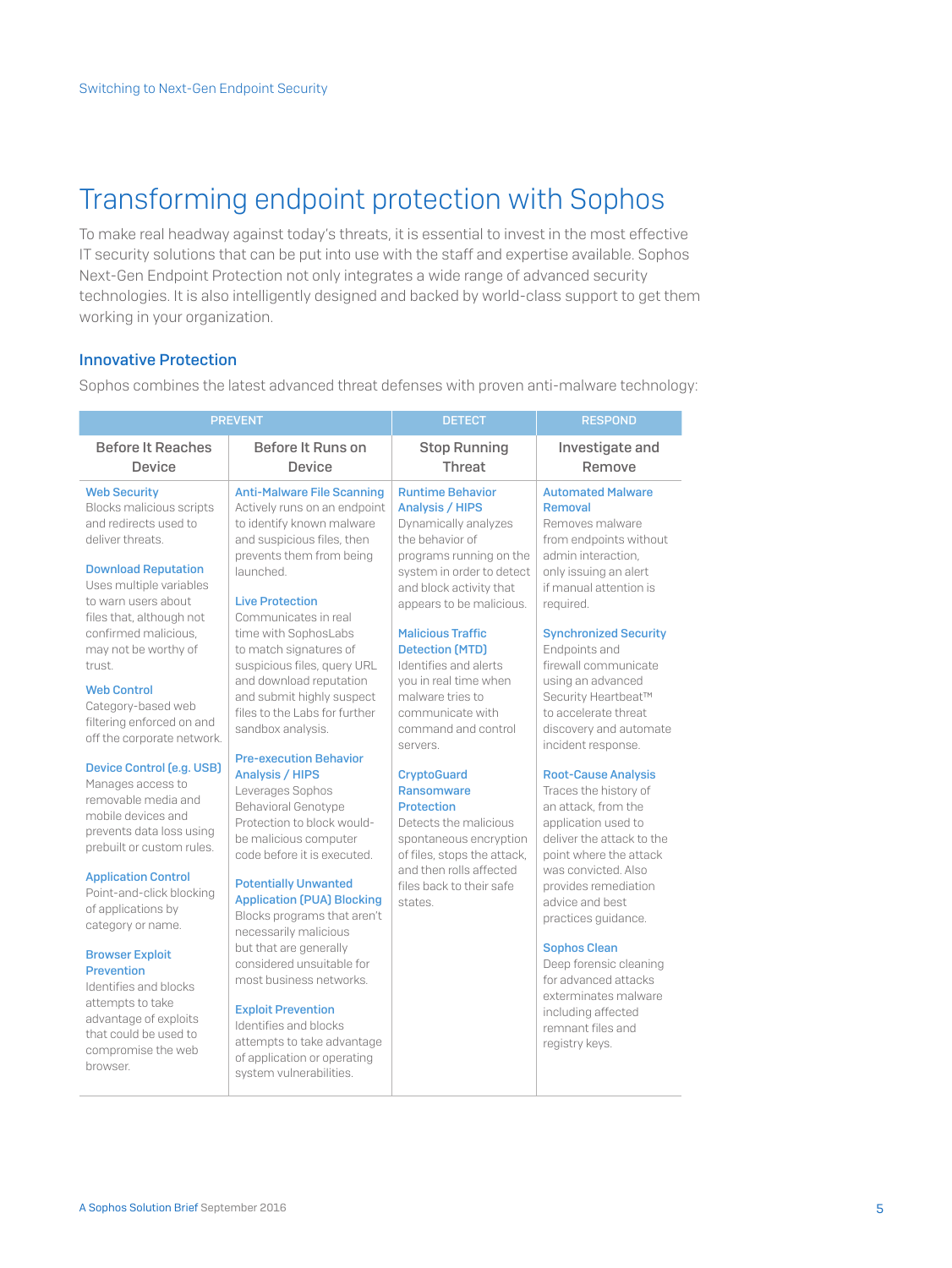## Sophisticated Simplicity

To get these defenses working in your organization, they are designed with ease of configuration, deployment and management firmly in mind. Sensible default policies and point-and-click functionality help you quickly deploy protection, and an intuitive, easy to use dashboard provides great visibility of your environment and quick access to routine administrative tasks.

Independent usability testing by Tolly<sup>4</sup> confirms that Sophos is significantly easier to use than other endpoint security solutions (Figure 3).



Sophos Central Endpoint Protection was formerly known as Sophos Cloud Endpoint Protection.

## Expert Support

No matter how usable a solution is, there will be times when outside help is needed. Sophos maintains a 100% in-sourced, global team of technical experts who are available 24 hours a day, seven days a week. Most importantly, the Sophos support team delivers consistently delivers high customer satisfaction scores to keep customers coming back if help is needed to take advantage of the additional security capabilities in Sophos Endpoint Protection.

"Almost overnight, we went from minimal protection and poor support to a solution that's not only effective and easy to manage, but is backed by outstanding support."

ROBERT TALLEY IT Director, Lassen County Office of Educaton

"We had a Symantec product and I deployed Sophos in two hours to about 800 machines. Awesome!"

STEVE Network Manager, Gaming Industry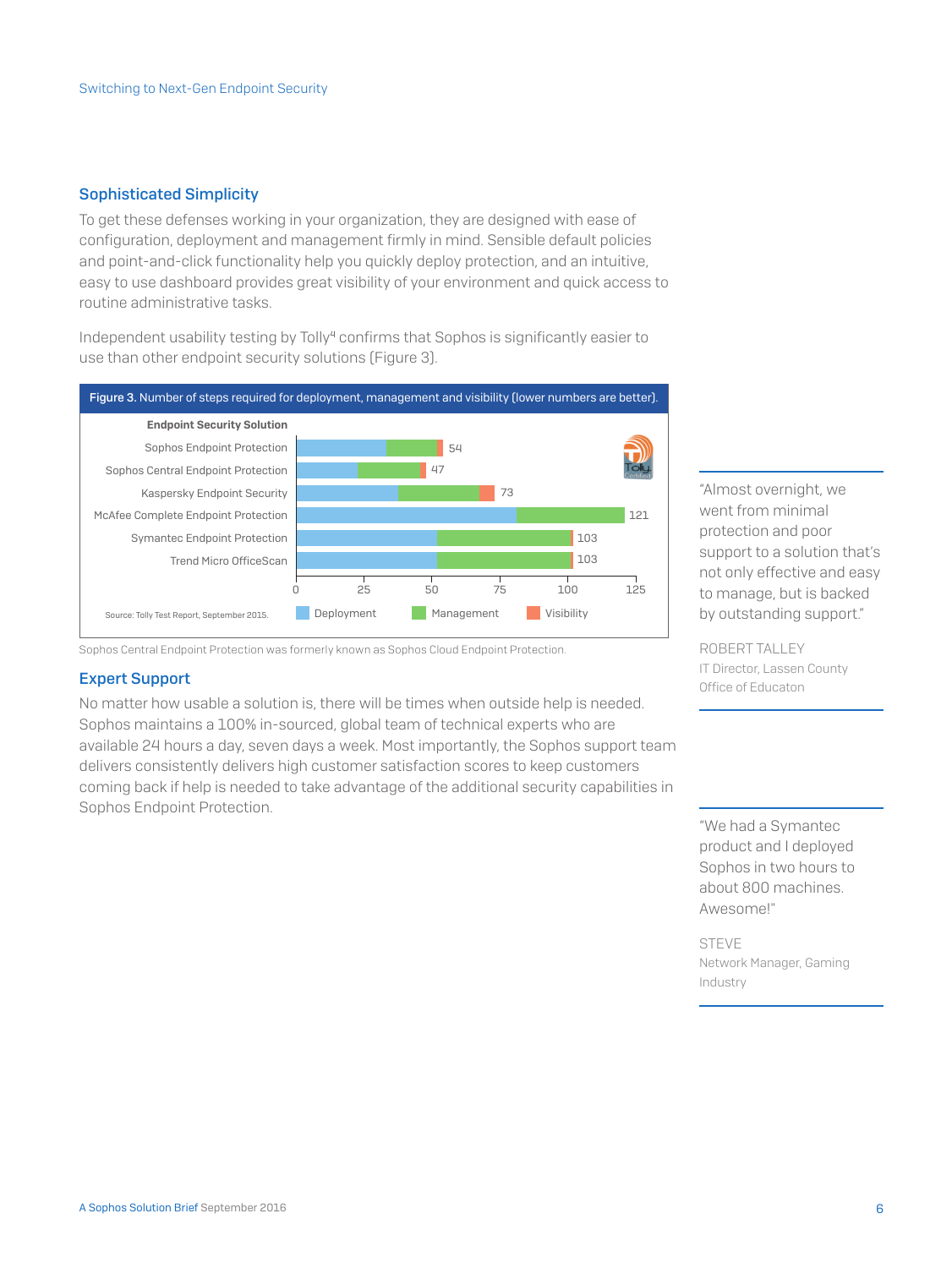# Migrating to Sophos Next-Gen Endpoint – a five-step process

For most organizations, the most significant barrier to migrating to next-gen endpoint security is the perceived pain of switching. At Sophos we've worked with thousands of customers over the years to fine tune the migration process. In many cases, this process can be accomplished in a matter of hours or days.

## 1. Select and Install management console

Sophos offers both on premise and cloud-based management options.

- Sophos Central offers the fastest path to a fully operational management console. After activating a Sophos Central account, it can be setup and deployed in less than five minutes.
- For customers who prefer a traditional on premise management console, install and configure the Sophos Enterprise Console and any related management components.

### 2. Prepare Endpoint Deployment Package

The Sophos deployment package includes a competitive software removal tool that can be customized to completely remove the specific endpoint software being used in your environment. Following the removal of legacy endpoint security software, the Sophos Endpoint Protection installation package completes the deployment of the Sophos Endpoint Protection software. The process includes options for interactive or silent installation. The latter option makes the deployment process transparent to minimize the impact on your end users.

#### 3. Configure Sophos Endpoint Protection Policies

Sophos Endpoint Protection includes a range of endpoint security capabilities, which may or may not be available in your legacy endpoint security solution. Start by configuring endpoint protection policies for any security capabilities that were enabled in your previous solution, like endpoint anti-virus.

You can choose to enable new security capabilities in Sophos Endpoint Protection, like malicious traffic detection, application control and web control, when you initially deploy Sophos Endpoint Protection or phase in these new security capabilities over time.

#### 4. Start Rollout

A best practice for any new endpoint software rollout, including Sophos Endpoint Protection, is to start by deploying new software to a limited number of endpoints to test the deployment process and verify operation of the new endpoint security software. Select test endpoints that are easily accessible and being actively used to quickly test deployment and verify proper operation.

## 5. Complete Rollout Across Organization

After the initial test rollout, you are ready to complete the rollout of Sophos Endpoint Protection across your organization. For larger organizations, this can be further broken down into phases based on geography, organizational unit or another method appropriate to your organization.

Like any new technology deployment, there is some learning curve to come up to speed with Sophos Endpoint Protection. However, most find our solution so easy to use that the up-front time investment is paid back many times over with later savings on administration as well as with the ability to get more security capabilities working at the endpoint.